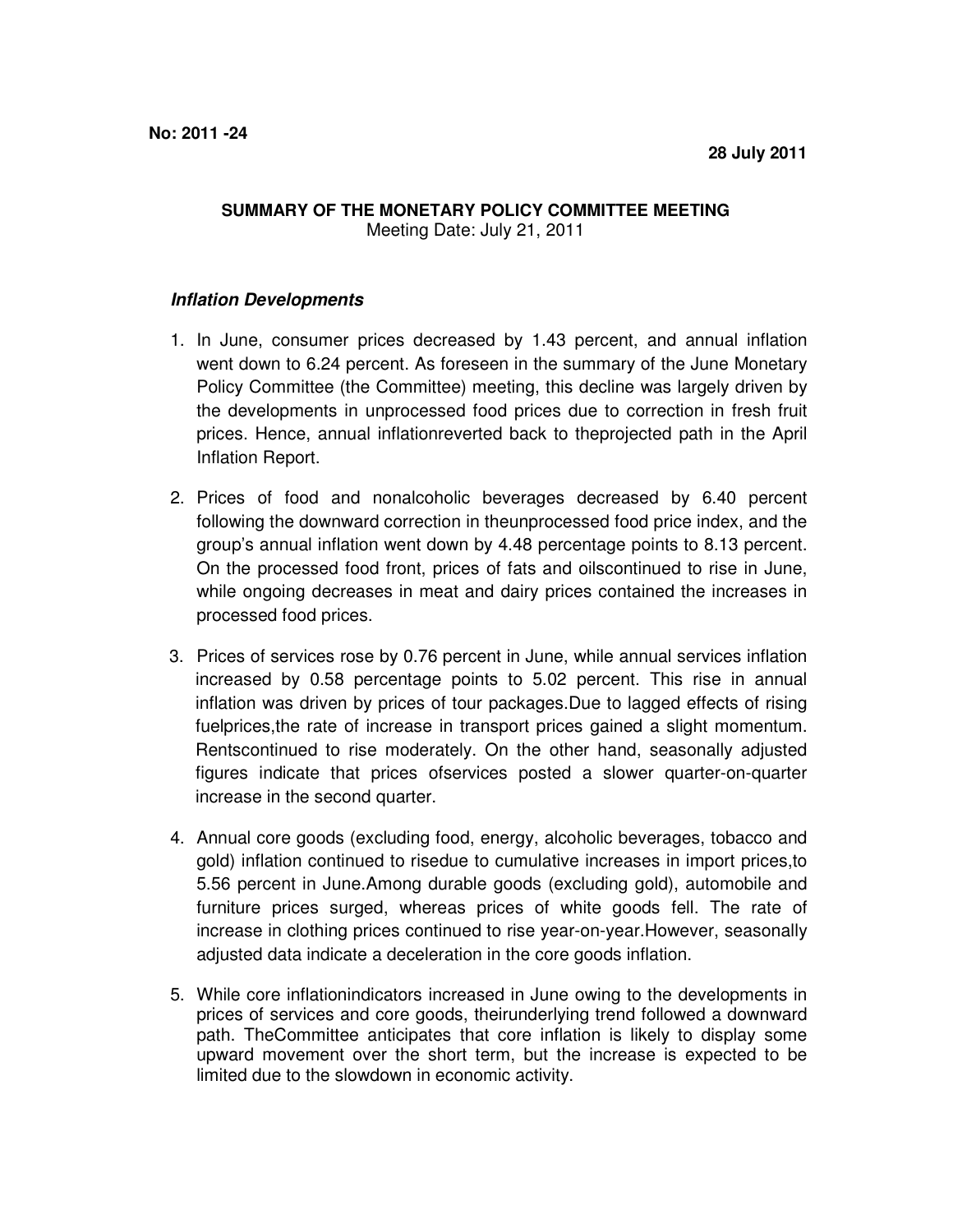## **Factors Affecting Inflation**

- 6. Recent data releases are broadly consistent with the outlook presented in the April Inflation Report. Second-quarter data indicate a pronounced slowdown in economic activity. In fact, seasonally adjusted industrial production was down for four consecutive months since February,and materialized below the firstquarter average in the April-May period. Similarly, the manufacturing industry capacity utilization rate, which has been declining since the turn of the year, remained flat in June, pointing thatrecently economic activityremains weak.
- 7. Private consumption shows signs of slowdown, while investment growth is moderating. Production and imports of consumption goods remained below first-quarterfigures in the April-May period.Indicators on investment demand suggest a deceleration as well. Meanwhile, the sales data also confirm the slowdown in domestic demand.
- 8. External demand outlook remains weak. Recent data indicate a limited recovery in exports for the second quarter. Both global PMI indices and recent figures for new orders suggest that external demand conditions would remain weak in the third quarter. In fact, low levels of capacity utilization rates persist due to weak external demand. Considering the mounting uncertainty regarding the global economy, the Committee has reiterated that exports would recover slowly and gradually.
- 9. Employment conditions continue to improve, with unemployment rates back to pre-crisis levels.After the first quarter's faster-than-expected growth, non-farm employment continued to risein April. Leading indicators suggest that thisuptrend in non-farm employment would continue at a slower pace in the short term. The Committee has stated that,despiteimproved employment conditions, unit labor costs decreased due to strong productivity gains.

## **Monetary Policy and Risks**

10. The Committee has indicated that, due to the measures taken so far, the domestic demand is now under control and reiterated that the current account balance will start to improve in the final quarter of the year. It was stated that the recent measures taken by the Banking Regulation and Supervision Agency and the tight fiscal policy stance support the policy mix implemented by the Central Bank, and thus contribute to the rebalancing of domestic and external demand. Although the rate of credit growth has yet to decline to the levels compatible with the financial stability, the Committee members expect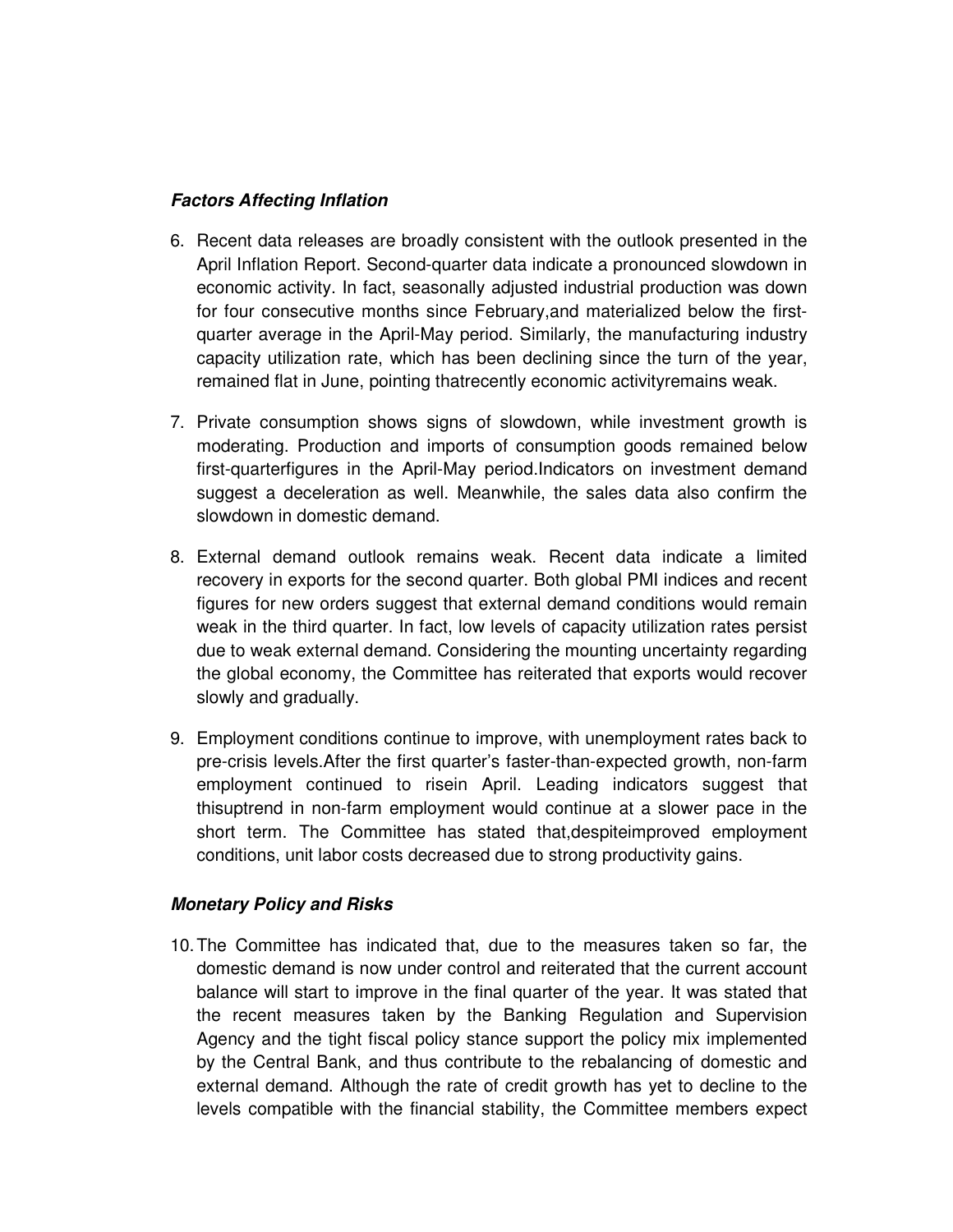further deceleration in the second half of the year owing to the lagged impact of tightening policies.

- 11. In light of these assessments, combined with the heightened uncertainty regarding the global economy and the slowdown in domestic economic activity, the Committee has decided to maintain the current policy mix.
- 12. The Committee has also assessed the forecasts prepared for the July Inflation Report. It was concluded that inflation forecast path would remain largely unchanged, since there has been no significant revision in the underlying assumptions compared to the April Inflation Report. Nevertheless, the Committee members underscored that developments since the April Inflation Report have increased the downside risks regarding the global economy; and therefore, this view should be emphasized in the Inflation Report and other communication documents regarding monetary policy.
- 13. Problems in credit, real estate and labor markets in advanced economies are yet to be solved. Moreover, concerns on fiscal dynamics in these economies still persist. Especially, mounting problems regarding sovereign debt of the euro area peripheral economies have increased the downside risks on the global economy. The Committee members indicated that it would be appropriate to narrow the interest corridor gradually should the sovereign debt problems regarding some European economies and the concerns on global growth continue to have adverse impact on the risk appetite. Moreover, the Committee stated that all policy instruments may be eased, should global economic problems intensify and lead to a contraction in domestic economic activity.
- 14. Even if the debt problems in the euro area are resolved before they turn into a global crisis, it is still likely to experience an extended period of weak economic activity in advanced economies coupled with continued growth in emerging markets driven by domestic demand. In such a case, there may be a resurge in short term speculative capital inflow to emerging markets. This would also mean weak external demand and elevated commodity prices, feeding into macro-financial risks for the domestic economy, fueled by the rising capital inflows. The Committee stated that, should this scenario materialize, low policy rates and high reserve requirements may be preserved for an extended period to contain the risks against price and financial stability.
- 15. Developments in exchange rates and import prices have been putting pressure on core inflation since the last quarter of 2010. The hike in customs duties on fabric and apparel imports is another factor that could lift up the core inflation indicators. Under current circumstances the increase in core inflation reflects relative price movements, as the existing output gap contains the second round effects of relative price movements. However, the core inflation